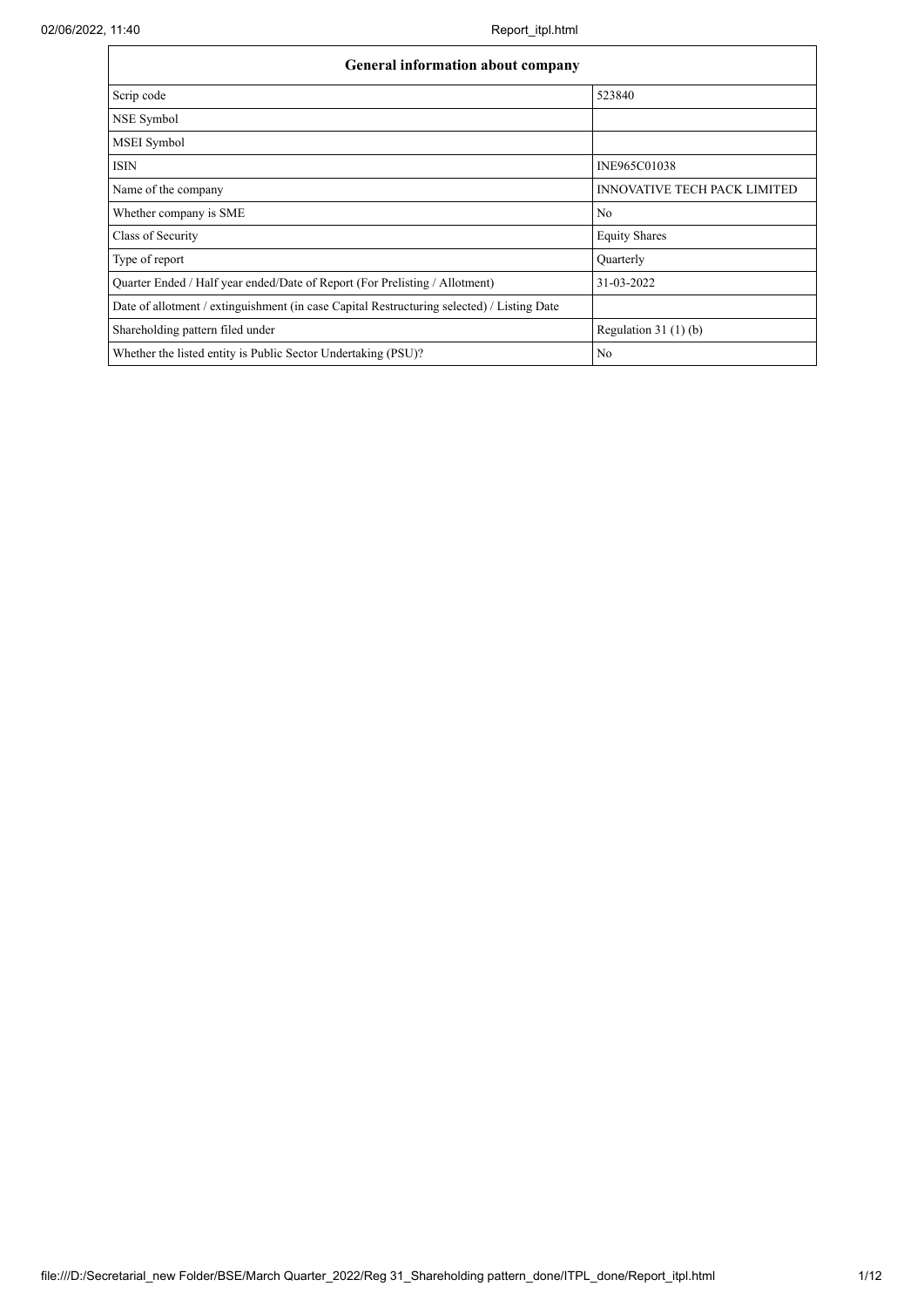$\mathbf{r}$ 

|                 | <b>Declaration</b>                                                                        |                |                                |                       |                             |  |  |  |  |  |  |
|-----------------|-------------------------------------------------------------------------------------------|----------------|--------------------------------|-----------------------|-----------------------------|--|--|--|--|--|--|
| Sr.<br>No.      | Particular                                                                                | Yes/No         | Promoter and<br>Promoter Group | Public<br>shareholder | Non Promoter-<br>Non Public |  |  |  |  |  |  |
| $\vert$ 1       | Whether the Listed Entity has issued any partly paid up shares?                           | No             | N <sub>0</sub>                 | N <sub>0</sub>        | N <sub>0</sub>              |  |  |  |  |  |  |
| $\overline{2}$  | Whether the Listed Entity has issued any Convertible Securities<br>$\gamma$               | No             | N <sub>0</sub>                 | N <sub>0</sub>        | N <sub>0</sub>              |  |  |  |  |  |  |
| $\overline{3}$  | Whether the Listed Entity has issued any Warrants?                                        | N <sub>0</sub> | No                             | N <sub>o</sub>        | No                          |  |  |  |  |  |  |
| $\overline{4}$  | Whether the Listed Entity has any shares against which<br>depository receipts are issued? | No             | N <sub>0</sub>                 | N <sub>0</sub>        | N <sub>0</sub>              |  |  |  |  |  |  |
| $\overline{5}$  | Whether the Listed Entity has any shares in locked-in?                                    | Yes            | Yes                            | N <sub>0</sub>        | N <sub>0</sub>              |  |  |  |  |  |  |
| 6               | Whether any shares held by promoters are pledge or otherwise<br>encumbered?               | No             | N <sub>0</sub>                 |                       |                             |  |  |  |  |  |  |
| $\overline{7}$  | Whether company has equity shares with differential voting<br>rights?                     | N <sub>0</sub> | N <sub>0</sub>                 | N <sub>0</sub>        | N <sub>0</sub>              |  |  |  |  |  |  |
| $8\phantom{.}8$ | Whether the listed entity has any significant beneficial owner?                           | N <sub>0</sub> |                                |                       |                             |  |  |  |  |  |  |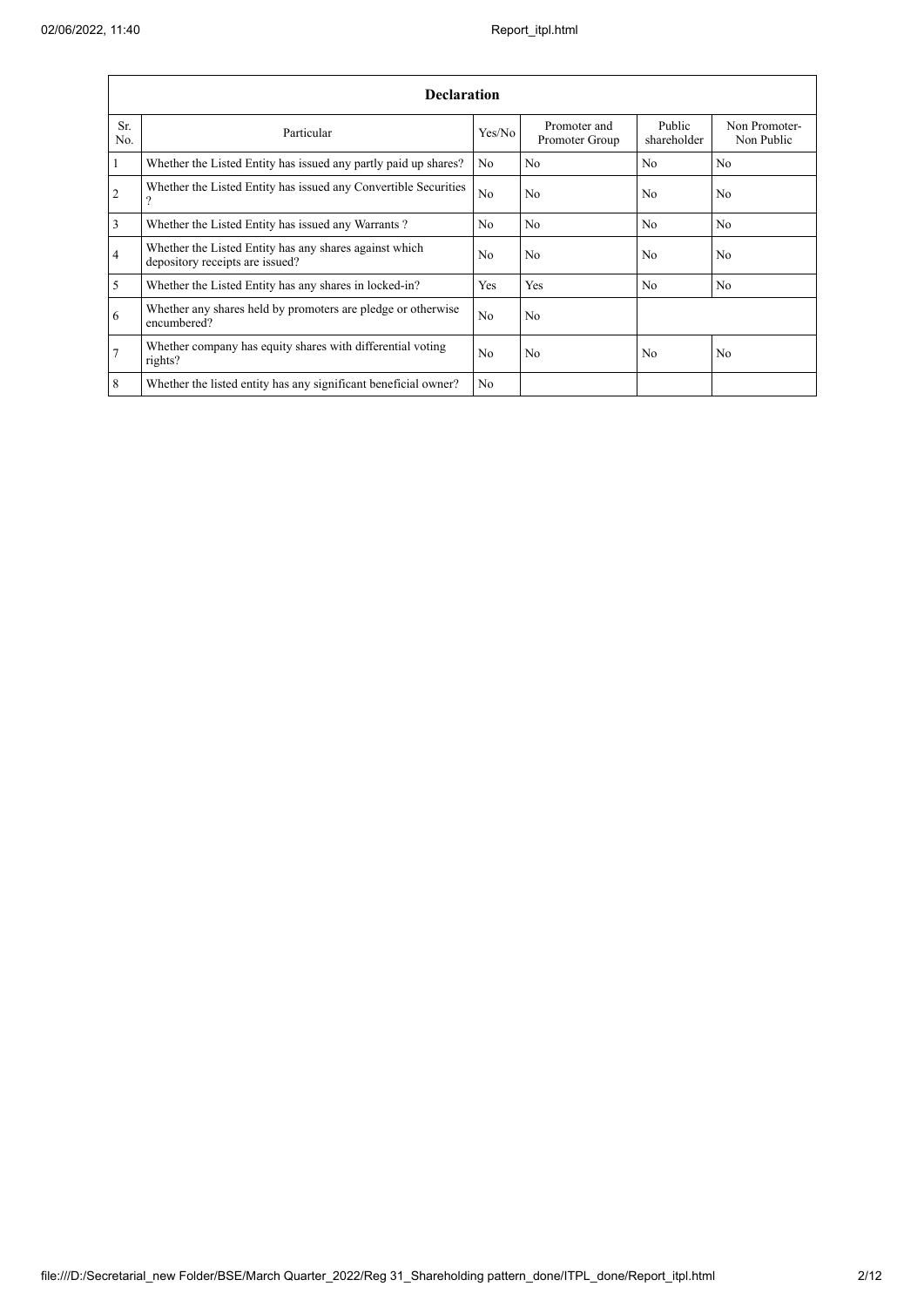$\overline{1}$ 

| Table I - Summary Statement holding of specified securities |                                           |              |                         |                             |                          |                                                                    |                                                                                                                      |                                                                  |               |          |                                   |
|-------------------------------------------------------------|-------------------------------------------|--------------|-------------------------|-----------------------------|--------------------------|--------------------------------------------------------------------|----------------------------------------------------------------------------------------------------------------------|------------------------------------------------------------------|---------------|----------|-----------------------------------|
|                                                             | Category                                  | Nos. Of      | No. of                  | No. Of<br>Partly<br>paid-up | No. Of<br>shares         | Total nos.<br>shares<br>held (VII)<br>$= (IV) +$<br>$(V)$ + $(VI)$ | Shareholding as a<br>% of total no. of<br>shares (calculated<br>as per SCRR,<br>1957) (VIII) As a<br>% of $(A+B+C2)$ | Number of Voting Rights held in each<br>class of securities (IX) |               |          |                                   |
| Category<br>$\rm(D)$                                        | of<br>shareholder                         | shareholders | fully paid<br>up equity | equity                      | underlying<br>Depository |                                                                    |                                                                                                                      | No of Voting (XIV) Rights                                        |               |          | Total as a<br>$%$ of<br>$(A+B+C)$ |
|                                                             | (II)                                      | (III)        | shares<br>held $(IV)$   | shares<br>held<br>(V)       | Receipts<br>(VI)         |                                                                    |                                                                                                                      | Class eg:<br>X                                                   | Class<br>eg:y | Total    |                                   |
| (A)                                                         | Promoter<br>&<br>Promoter<br>Group        | 3            | 16705940                |                             |                          | 16705940                                                           | 74.36                                                                                                                | 16705940                                                         |               | 16705940 | 74.36                             |
| (B)                                                         | Public                                    | 13810        | 5759060                 |                             |                          | 5759060                                                            | 25.64                                                                                                                | 5759060                                                          |               | 5759060  | 25.64                             |
| (C)                                                         | Non<br>Promoter-<br>Non Public            |              |                         |                             |                          |                                                                    |                                                                                                                      |                                                                  |               |          |                                   |
| (C1)                                                        | <b>Shares</b><br>underlying<br><b>DRs</b> |              |                         |                             |                          |                                                                    |                                                                                                                      |                                                                  |               |          |                                   |
| (C2)                                                        | Shares held<br>by<br>Employee<br>Trusts   |              |                         |                             |                          |                                                                    |                                                                                                                      |                                                                  |               |          |                                   |
|                                                             | Total                                     | 13813        | 22465000                |                             |                          | 22465000                                                           | 100                                                                                                                  | 22465000                                                         |               | 22465000 | 100                               |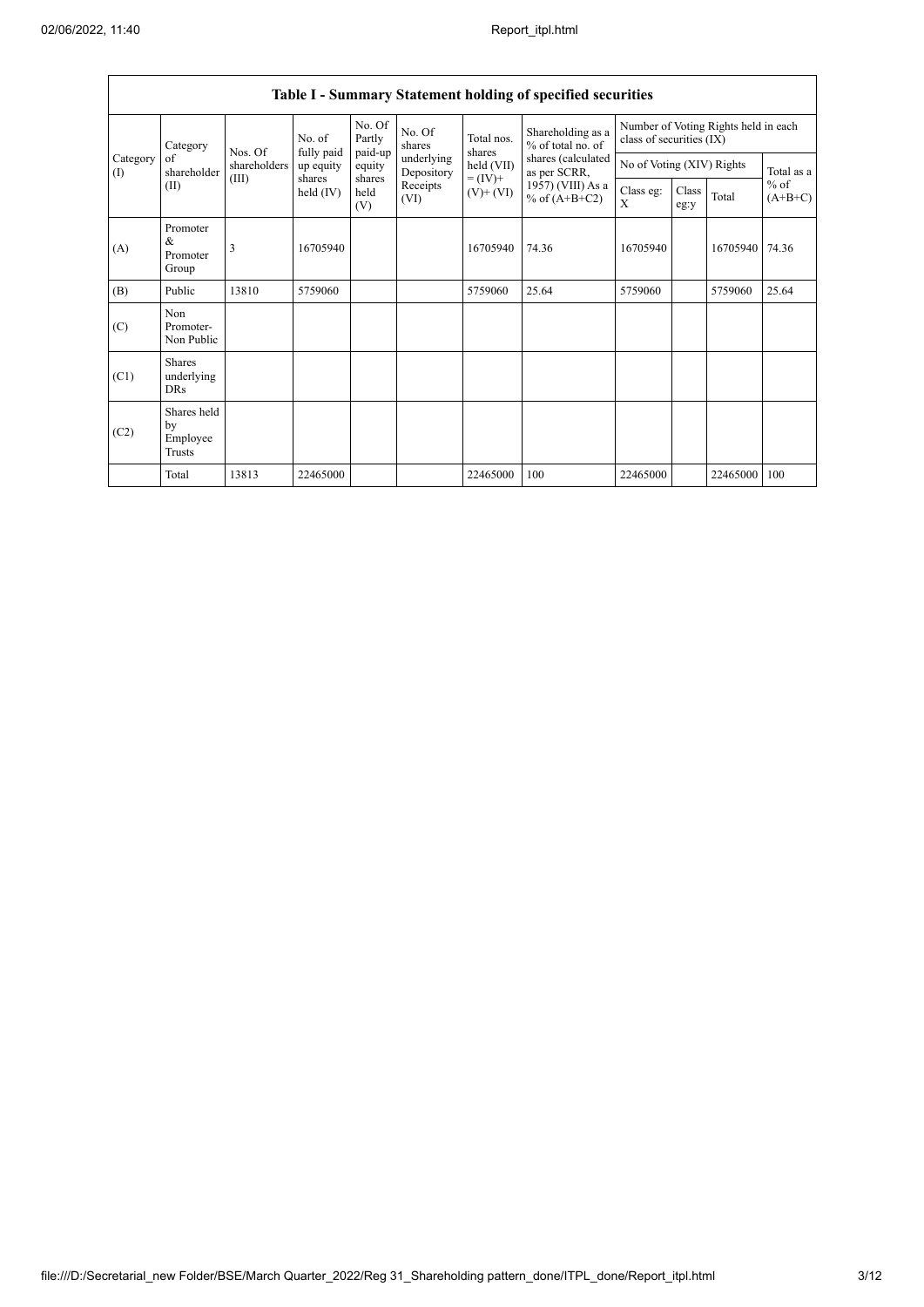| Table I - Summary Statement holding of specified securities |                                                |                                                      |                                |                                                                                                               |                                                                                                                                                                               |                                        |                                                         |                                                                               |                                                         |                                       |
|-------------------------------------------------------------|------------------------------------------------|------------------------------------------------------|--------------------------------|---------------------------------------------------------------------------------------------------------------|-------------------------------------------------------------------------------------------------------------------------------------------------------------------------------|----------------------------------------|---------------------------------------------------------|-------------------------------------------------------------------------------|---------------------------------------------------------|---------------------------------------|
| Category<br>(1)                                             | Category<br>of<br>shareholder<br>(II)          | No. Of<br><b>Shares</b><br>Underlying<br>Outstanding | No. of<br>Shares<br>Underlying | No. Of Shares<br>Underlying<br>Outstanding<br>convertible<br>securities and<br>No. Of<br>Warrants (Xi)<br>(a) | Shareholding, as a<br>% assuming full<br>conversion of<br>convertible securities<br>(as a percentage of<br>diluted share capital)<br>$(XI)=(VII)+(X) As$<br>a % of $(A+B+C2)$ | Number of<br>Locked in<br>shares (XII) |                                                         | Number of<br><b>Shares</b><br>pledged or<br>otherwise<br>encumbered<br>(XIII) |                                                         | Number of<br>equity shares<br>held in |
|                                                             |                                                | convertible<br>securities<br>$(X_i)$<br>(X)          | Outstanding<br>Warrants        |                                                                                                               |                                                                                                                                                                               | No. (a)                                | As a<br>$%$ of<br>total<br><b>Shares</b><br>held<br>(b) | N <sub>o</sub><br>(a)                                                         | As a<br>$%$ of<br>total<br><b>Shares</b><br>held<br>(b) | dematerialized<br>form $(XIV)$        |
| (A)                                                         | Promoter<br>$\&$<br>Promoter<br>Group          |                                                      |                                |                                                                                                               | 74.36                                                                                                                                                                         | 600000                                 | 3.59                                                    |                                                                               |                                                         | 16705940                              |
| (B)                                                         | Public                                         |                                                      |                                |                                                                                                               | 25.64                                                                                                                                                                         |                                        |                                                         |                                                                               |                                                         | 3949850                               |
| (C)                                                         | Non<br>Promoter-<br>Non Public                 |                                                      |                                |                                                                                                               |                                                                                                                                                                               |                                        |                                                         |                                                                               |                                                         |                                       |
| (C1)                                                        | <b>Shares</b><br>underlying<br><b>DRs</b>      |                                                      |                                |                                                                                                               |                                                                                                                                                                               |                                        |                                                         |                                                                               |                                                         |                                       |
| (C2)                                                        | Shares held<br>by<br>Employee<br><b>Trusts</b> |                                                      |                                |                                                                                                               |                                                                                                                                                                               |                                        |                                                         |                                                                               |                                                         |                                       |
|                                                             | Total                                          |                                                      |                                |                                                                                                               | 100                                                                                                                                                                           | 600000                                 | 2.67                                                    |                                                                               |                                                         | 20655790                              |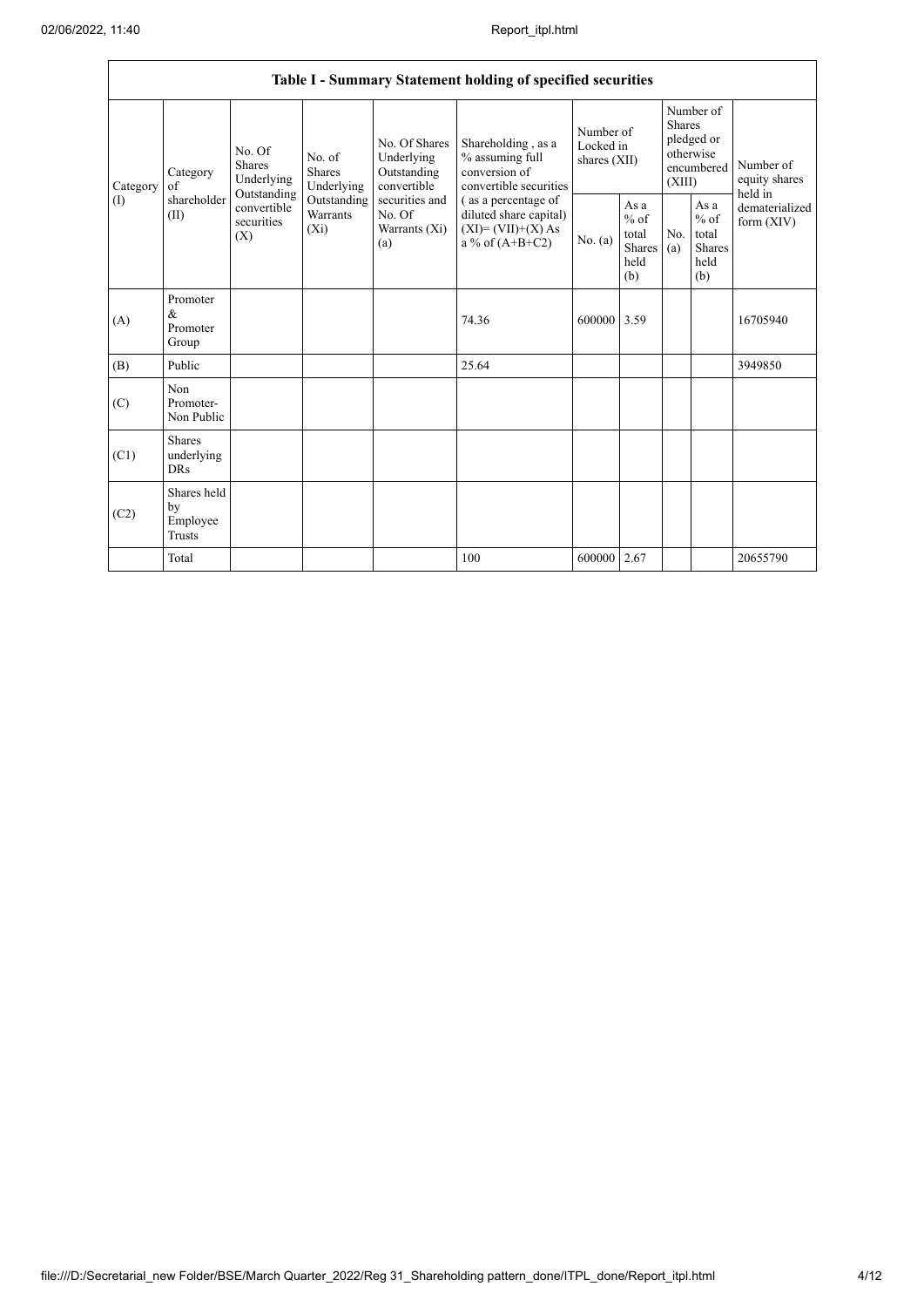$\mathsf{r}$ 

 $\overline{\phantom{a}}$ 

| Table II - Statement showing shareholding pattern of the Promoter and Promoter Group           |                                                                                                                     |                                  |                                                            |                                 |                                    |                             |                                                      |                           |               |                                      |                           |
|------------------------------------------------------------------------------------------------|---------------------------------------------------------------------------------------------------------------------|----------------------------------|------------------------------------------------------------|---------------------------------|------------------------------------|-----------------------------|------------------------------------------------------|---------------------------|---------------|--------------------------------------|---------------------------|
|                                                                                                |                                                                                                                     |                                  | No. of<br>fully paid<br>up equity<br>shares<br>held $(IV)$ | No.<br>Of                       | No. Of                             | Total nos.                  | Shareholding<br>as a % of<br>total no. of            | class of securities (IX)  |               | Number of Voting Rights held in each |                           |
| Sr.                                                                                            | Category $\&$<br>Name of the<br>Shareholders (I)                                                                    | Nos. Of<br>shareholders<br>(III) |                                                            | Partly<br>paid-<br>up           | shares<br>underlying<br>Depository | shares<br>held<br>$(VII) =$ | shares<br>(calculated as                             | No of Voting (XIV) Rights |               |                                      | Total<br>as a %<br>of     |
|                                                                                                |                                                                                                                     |                                  |                                                            | equity<br>shares<br>held<br>(V) | Receipts<br>(VI)                   | $(IV)$ +<br>$(V)+(VI)$      | per SCRR,<br>1957) (VIII)<br>As a % of<br>$(A+B+C2)$ | Class eg:<br>X            | Class<br>eg:y | Total                                | Total<br>Voting<br>rights |
| A                                                                                              | Table II - Statement showing shareholding pattern of the Promoter and Promoter Group                                |                                  |                                                            |                                 |                                    |                             |                                                      |                           |               |                                      |                           |
| (1)                                                                                            | Indian                                                                                                              |                                  |                                                            |                                 |                                    |                             |                                                      |                           |               |                                      |                           |
| (a)                                                                                            | Individuals/Hindu<br>undivided Family                                                                               | $\overline{\mathbf{3}}$          | 16705940                                                   |                                 |                                    | 16705940                    | 74.36                                                | 16705940                  |               | 16705940                             | 74.36                     |
| Sub-Total<br>(A)(1)                                                                            |                                                                                                                     | 3                                | 16705940                                                   |                                 |                                    | 16705940                    | 74.36                                                | 16705940                  |               | 16705940                             | 74.36                     |
| (2)                                                                                            | Foreign                                                                                                             |                                  |                                                            |                                 |                                    |                             |                                                      |                           |               |                                      |                           |
| Total<br>Shareholding<br>of Promoter<br>and<br>Promoter<br>Group $(A)=$<br>$(A)(1)+(A)$<br>(2) |                                                                                                                     | 3                                | 16705940                                                   |                                 |                                    | 16705940                    | 74.36                                                | 16705940                  |               | 16705940                             | 74.36                     |
| B                                                                                              | Table III - Statement showing shareholding pattern of the Public shareholder                                        |                                  |                                                            |                                 |                                    |                             |                                                      |                           |               |                                      |                           |
| (1)                                                                                            | Institutions                                                                                                        |                                  |                                                            |                                 |                                    |                             |                                                      |                           |               |                                      |                           |
| (a)                                                                                            | Mutual Funds                                                                                                        | 2                                | 13000                                                      |                                 |                                    | 13000                       | 0.06                                                 | 13000                     |               | 13000                                | 0.06                      |
| Sub-Total<br>(B)(1)                                                                            |                                                                                                                     | 2                                | 13000                                                      |                                 |                                    | 13000                       | 0.06                                                 | 13000                     |               | 13000                                | 0.06                      |
| (3)                                                                                            | Non-institutions                                                                                                    |                                  |                                                            |                                 |                                    |                             |                                                      |                           |               |                                      |                           |
| (a(i))                                                                                         | Individuals -<br>i.Individual<br>shareholders<br>holding nominal<br>share capital up<br>to Rs. 2 lakhs.             | 13566                            | 5077342                                                    |                                 |                                    | 5077342                     | 22.6                                                 | 5077342                   |               | 5077342                              | 22.6                      |
| (a(ii))                                                                                        | Individuals - ii.<br>Individual<br>shareholders<br>holding nominal<br>share capital in<br>excess of Rs. 2<br>lakhs. | 1                                | 268994                                                     |                                 |                                    | 268994                      | 1.2                                                  | 268994                    |               | 268994                               | 1.2                       |
| (e)                                                                                            | Any Other<br>(specify)                                                                                              | 241                              | 399724                                                     |                                 |                                    | 399724                      | 1.78                                                 | 399724                    |               | 399724                               | 1.78                      |
| Sub-Total<br>(B)(3)                                                                            |                                                                                                                     | 13808                            | 5746060                                                    |                                 |                                    | 5746060                     | 25.58                                                | 5746060                   |               | 5746060                              | 25.58                     |
| <b>Total Public</b><br>Shareholding<br>$(B)=(B)(1)+$<br>$(B)(2)+(B)$<br>(3)                    |                                                                                                                     | 13810                            | 5759060                                                    |                                 |                                    | 5759060                     | 25.64                                                | 5759060                   |               | 5759060                              | 25.64                     |
| $\mathbf C$                                                                                    | Table IV - Statement showing shareholding pattern of the Non Promoter- Non Public shareholder                       |                                  |                                                            |                                 |                                    |                             |                                                      |                           |               |                                      |                           |
| Total (<br>$A+B+C2$ )                                                                          |                                                                                                                     | 13813                            | 22465000                                                   |                                 |                                    | 22465000                    | 100                                                  | 22465000                  |               | 22465000                             | 100                       |
| Total<br>$(A+B+C)$                                                                             |                                                                                                                     | 13813                            | 22465000                                                   |                                 |                                    | 22465000                    | 100                                                  | 22465000                  |               | 22465000                             | 100                       |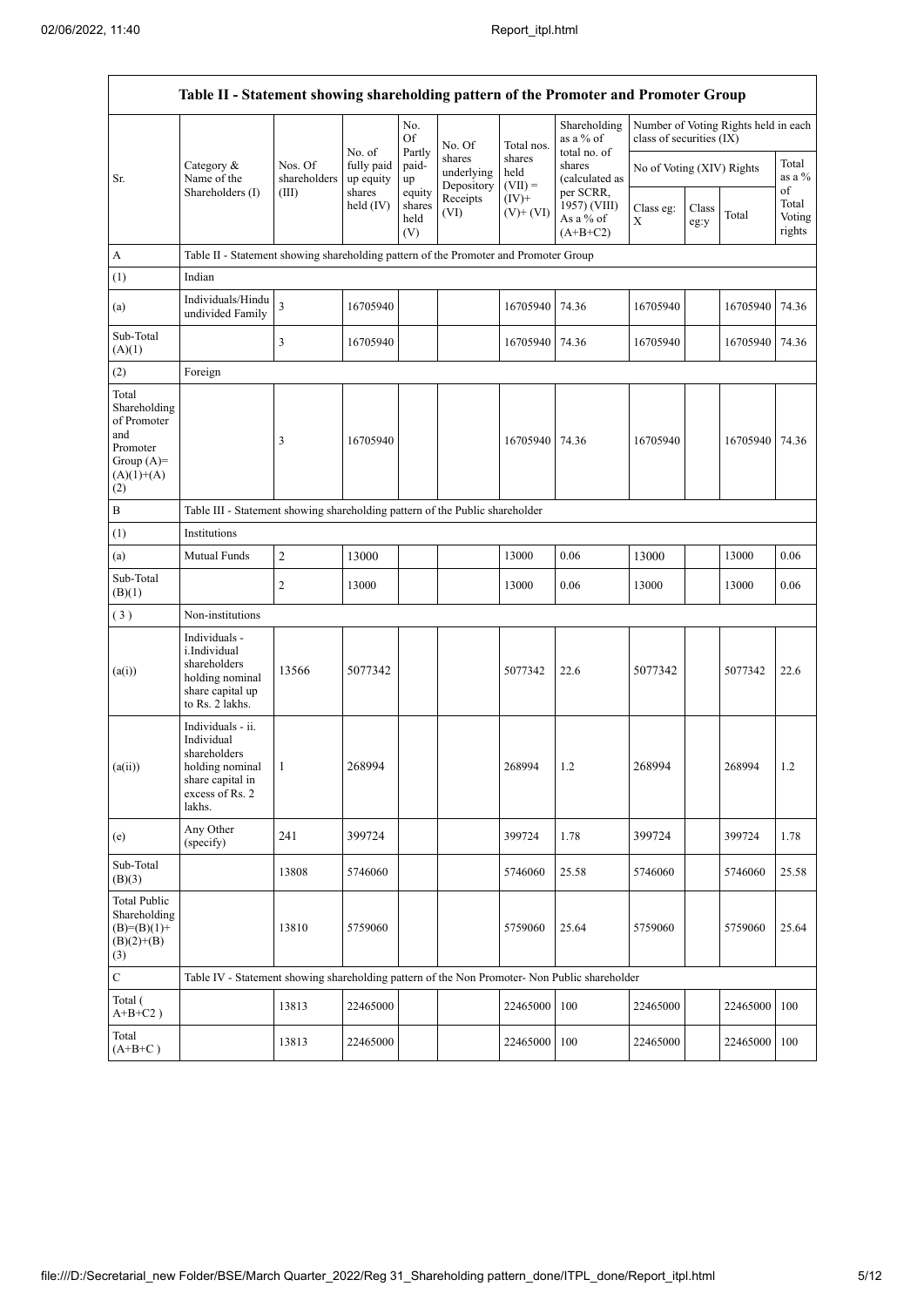| Table II - Statement showing shareholding pattern of the Promoter and Promoter Group    |                                                 |                                       |                                                           |                                                                                                                   |                                        |                                                  |                                                                               |                                                         |                                       |  |
|-----------------------------------------------------------------------------------------|-------------------------------------------------|---------------------------------------|-----------------------------------------------------------|-------------------------------------------------------------------------------------------------------------------|----------------------------------------|--------------------------------------------------|-------------------------------------------------------------------------------|---------------------------------------------------------|---------------------------------------|--|
|                                                                                         | No. Of<br><b>Shares</b><br>Underlying           | No. of<br><b>Shares</b><br>Underlying | No. Of Shares<br>Underlying<br>Outstanding<br>convertible | Shareholding , as a $\%$<br>assuming full conversion<br>of convertible securities (<br>as a percentage of diluted | Number of<br>Locked in<br>shares (XII) |                                                  | Number of<br><b>Shares</b><br>pledged or<br>otherwise<br>encumbered<br>(XIII) |                                                         | Number of<br>equity shares<br>held in |  |
| Sr.                                                                                     | Outstanding<br>convertible<br>securities<br>(X) | Outstanding<br>Warrants<br>$(X_i)$    | securities and<br>No. Of Warrants<br>(Xi)(a)              | share capital) (XI)=<br>$(VII)+(X)$ As a % of<br>$(A+B+C2)$                                                       | No. $(a)$                              | As a<br>$%$ of<br>total<br>Shares<br>held<br>(b) | No.<br>(a)                                                                    | As a<br>$%$ of<br>total<br><b>Shares</b><br>held<br>(b) | dematerialized<br>form $(XIV)$        |  |
| A                                                                                       |                                                 |                                       |                                                           | Table II - Statement showing shareholding pattern of the Promoter and Promoter Group                              |                                        |                                                  |                                                                               |                                                         |                                       |  |
| (1)                                                                                     | Indian                                          |                                       |                                                           |                                                                                                                   |                                        |                                                  |                                                                               |                                                         |                                       |  |
| (a)                                                                                     |                                                 |                                       |                                                           | 74.36                                                                                                             | 600000 3.59                            |                                                  |                                                                               |                                                         | 16705940                              |  |
| Sub-Total (A)<br>(1)                                                                    |                                                 |                                       |                                                           | 74.36                                                                                                             | 600000 3.59                            |                                                  |                                                                               |                                                         | 16705940                              |  |
| (2)                                                                                     | Foreign                                         |                                       |                                                           |                                                                                                                   |                                        |                                                  |                                                                               |                                                         |                                       |  |
| Total<br>Shareholding<br>of Promoter<br>and Promoter<br>Group $(A)=$<br>$(A)(1)+(A)(2)$ |                                                 |                                       |                                                           | 74.36                                                                                                             | 600000 3.59                            |                                                  |                                                                               |                                                         | 16705940                              |  |
| $\, {\bf B}$                                                                            |                                                 |                                       |                                                           | Table III - Statement showing shareholding pattern of the Public shareholder                                      |                                        |                                                  |                                                                               |                                                         |                                       |  |
| (1)                                                                                     | Institutions                                    |                                       |                                                           |                                                                                                                   |                                        |                                                  |                                                                               |                                                         |                                       |  |
| (a)                                                                                     |                                                 |                                       |                                                           | 0.06                                                                                                              |                                        |                                                  |                                                                               |                                                         | $\boldsymbol{0}$                      |  |
| Sub-Total (B)<br>(1)                                                                    |                                                 |                                       |                                                           | 0.06                                                                                                              |                                        |                                                  |                                                                               |                                                         | $\boldsymbol{0}$                      |  |
| (3)                                                                                     | Non-institutions                                |                                       |                                                           |                                                                                                                   |                                        |                                                  |                                                                               |                                                         |                                       |  |
| (a(i))                                                                                  |                                                 |                                       |                                                           | 22.6                                                                                                              |                                        |                                                  |                                                                               |                                                         | 3340012                               |  |
| (a(ii))                                                                                 |                                                 |                                       |                                                           | 1.2                                                                                                               |                                        |                                                  |                                                                               |                                                         | 268994                                |  |
| (e)                                                                                     |                                                 |                                       |                                                           | 1.78                                                                                                              |                                        |                                                  |                                                                               |                                                         | 340844                                |  |
| Sub-Total (B)<br>(3)                                                                    |                                                 |                                       |                                                           | 25.58                                                                                                             |                                        |                                                  |                                                                               |                                                         | 3949850                               |  |
| <b>Total Public</b><br>Shareholding<br>$(B)= (B)(1) +$<br>$(B)(2)+(B)(3)$               |                                                 |                                       |                                                           | 25.64                                                                                                             |                                        |                                                  |                                                                               |                                                         | 3949850                               |  |
| $\mathbf C$                                                                             |                                                 |                                       |                                                           | Table IV - Statement showing shareholding pattern of the Non Promoter- Non Public shareholder                     |                                        |                                                  |                                                                               |                                                         |                                       |  |
| Total (<br>$A+B+C2$ )                                                                   |                                                 |                                       |                                                           | 100                                                                                                               | 600000 2.67                            |                                                  |                                                                               |                                                         | 20655790                              |  |
| Total<br>$(A+B+C)$                                                                      |                                                 |                                       |                                                           | 100                                                                                                               | 600000 2.67                            |                                                  |                                                                               |                                                         | 20655790                              |  |
|                                                                                         |                                                 |                                       |                                                           |                                                                                                                   |                                        |                                                  |                                                                               |                                                         |                                       |  |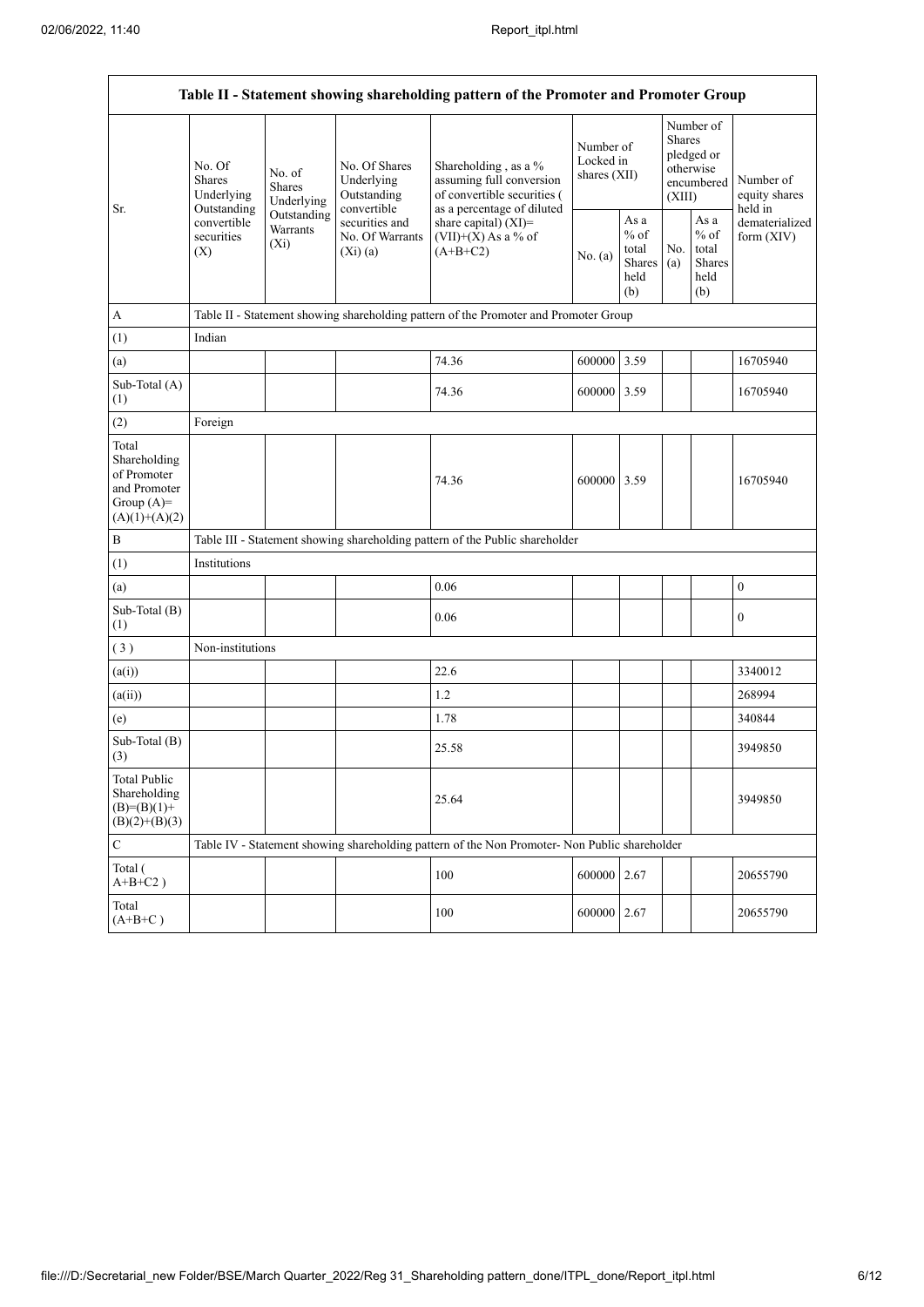| Individuals/Hindu undivided Family                                                                                                                                                                   |                                                               |                     |                       |                       |  |  |  |  |  |  |
|------------------------------------------------------------------------------------------------------------------------------------------------------------------------------------------------------|---------------------------------------------------------------|---------------------|-----------------------|-----------------------|--|--|--|--|--|--|
| Searial No.                                                                                                                                                                                          | $\mathbf{1}$                                                  | $\overline{c}$      | 3                     |                       |  |  |  |  |  |  |
| Name of the<br>Shareholders (I)                                                                                                                                                                      | K Satish Rao                                                  | Ketineni Sayaji Rao | Pratibha Rao Ketineni | Click here to go back |  |  |  |  |  |  |
| PAN(II)                                                                                                                                                                                              | AXIPK3545M                                                    | AGVPR4762M          | AEOPK6587Q            | Total                 |  |  |  |  |  |  |
| No. of fully paid<br>up equity shares<br>held (IV)                                                                                                                                                   | 16007690                                                      | 600000              | 98250                 | 16705940              |  |  |  |  |  |  |
| No. Of Partly paid-<br>up equity shares<br>held(V)                                                                                                                                                   |                                                               |                     |                       |                       |  |  |  |  |  |  |
| No. Of shares<br>underlying<br>Depository<br>Receipts (VI)                                                                                                                                           |                                                               |                     |                       |                       |  |  |  |  |  |  |
| Total nos. shares<br>held $(VII) = (IV) +$<br>$(V)$ + $(VI)$                                                                                                                                         | 16007690                                                      | 600000              | 98250                 | 16705940              |  |  |  |  |  |  |
| Shareholding as a<br>% of total no. of<br>shares (calculated<br>71.26<br>as per SCRR,<br>1957) (VIII) As a<br>% of $(A+B+C2)$                                                                        |                                                               | 2.67                | 0.44                  | 74.36                 |  |  |  |  |  |  |
|                                                                                                                                                                                                      | Number of Voting Rights held in each class of securities (IX) |                     |                       |                       |  |  |  |  |  |  |
| Class eg:X                                                                                                                                                                                           | 16007690                                                      | 600000              | 98250                 | 16705940              |  |  |  |  |  |  |
| Class eg:y                                                                                                                                                                                           |                                                               |                     |                       |                       |  |  |  |  |  |  |
| Total                                                                                                                                                                                                | 16007690                                                      | 600000              | 98250                 | 16705940              |  |  |  |  |  |  |
| Total as a % of<br><b>Total Voting rights</b>                                                                                                                                                        | 71.26                                                         | 2.67                | 0.44                  | 74.36                 |  |  |  |  |  |  |
| No. Of Shares<br>Underlying<br>Outstanding<br>convertible<br>securities $(X)$                                                                                                                        |                                                               |                     |                       |                       |  |  |  |  |  |  |
| No. of Shares<br>Underlying<br>Outstanding<br>Warrants (Xi)                                                                                                                                          |                                                               |                     |                       |                       |  |  |  |  |  |  |
| No. Of Shares<br>Underlying<br>Outstanding<br>convertible<br>securities and No.<br>Of Warrants (Xi)<br>(a)                                                                                           |                                                               |                     |                       |                       |  |  |  |  |  |  |
| Shareholding, as a<br>% assuming full<br>conversion of<br>convertible<br>securities (as a<br>71.26<br>percentage of<br>diluted share<br>capital) $(XI)$ =<br>$(VII)+(Xi)(a)$ As a<br>% of $(A+B+C2)$ |                                                               | 2.67                | 0.44                  | 74.36                 |  |  |  |  |  |  |
| Number of Locked in shares (XII)                                                                                                                                                                     |                                                               |                     |                       |                       |  |  |  |  |  |  |
| No. (a)                                                                                                                                                                                              | $\boldsymbol{0}$                                              | 600000              | $\boldsymbol{0}$      | 600000                |  |  |  |  |  |  |
| As a % of total<br>Shares held (b)                                                                                                                                                                   | $\mathbf{0}$                                                  | 100                 | $\boldsymbol{0}$      | 3.59                  |  |  |  |  |  |  |
|                                                                                                                                                                                                      | Number of Shares pledged or otherwise encumbered (XIII)       |                     |                       |                       |  |  |  |  |  |  |
| No. (a)                                                                                                                                                                                              |                                                               |                     |                       |                       |  |  |  |  |  |  |
| As a % of total<br>Shares held (b)                                                                                                                                                                   |                                                               |                     |                       |                       |  |  |  |  |  |  |
| Number of equity<br>shares held in<br>dematerialized<br>form $(XIV)$                                                                                                                                 | 16007690                                                      | 600000              | 98250                 | 16705940              |  |  |  |  |  |  |
| Reason for not providing PAN                                                                                                                                                                         |                                                               |                     |                       |                       |  |  |  |  |  |  |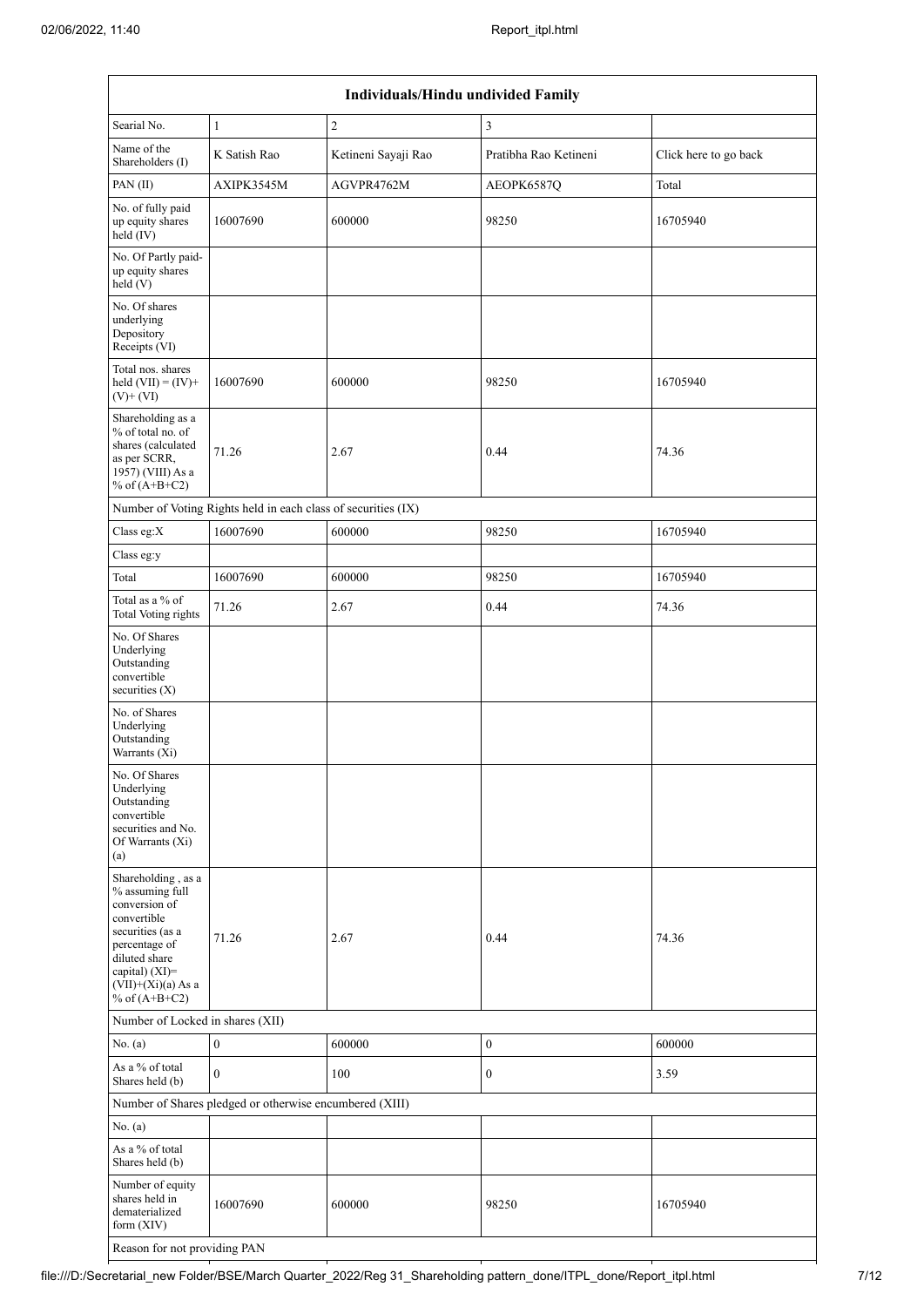| Reason for not<br>providing PAN |          |          |          |  |
|---------------------------------|----------|----------|----------|--|
| Shareholder type                | Promoter | Promoter | Promoter |  |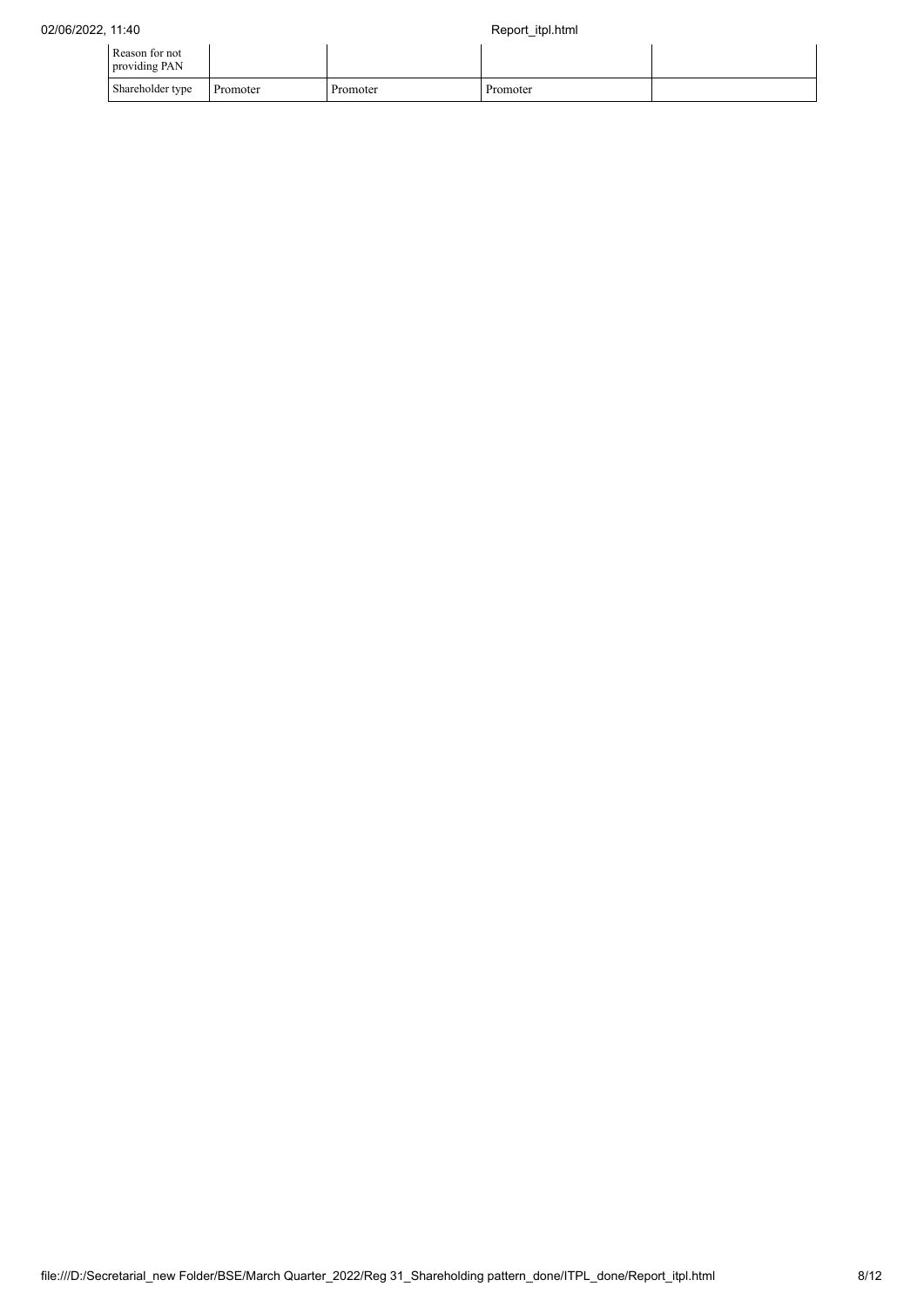$\mathbf{r}$ 

٦

|                                                                                                                                                                                         | Individuals - ii. Individual shareholders holding nominal share capital in excess of Rs. 2 lakhs. |                       |
|-----------------------------------------------------------------------------------------------------------------------------------------------------------------------------------------|---------------------------------------------------------------------------------------------------|-----------------------|
| Searial No.                                                                                                                                                                             | $\,1$                                                                                             |                       |
| Name of the<br>Shareholders (I)                                                                                                                                                         | Dheeraj Kumar Lohia                                                                               | Click here to go back |
| PAN(II)                                                                                                                                                                                 | AHCPK2417L                                                                                        | Total                 |
| No. of fully paid<br>up equity shares<br>held (IV)                                                                                                                                      | 268994                                                                                            | 268994                |
| No. Of Partly paid-<br>up equity shares<br>held(V)                                                                                                                                      |                                                                                                   |                       |
| No. Of shares<br>underlying<br>Depository<br>Receipts (VI)                                                                                                                              |                                                                                                   |                       |
| Total nos. shares<br>held $(VII) = (IV) +$<br>$(V)$ + $(VI)$                                                                                                                            | 268994                                                                                            | 268994                |
| Shareholding as a<br>% of total no. of<br>shares (calculated<br>as per SCRR,<br>$1957$ ) (VIII) As a<br>% of $(A+B+C2)$                                                                 | 1.2                                                                                               | 1.2                   |
|                                                                                                                                                                                         | Number of Voting Rights held in each class of securities (IX)                                     |                       |
| Class eg: X                                                                                                                                                                             | 268994                                                                                            | 268994                |
| Class eg:y                                                                                                                                                                              |                                                                                                   |                       |
| Total                                                                                                                                                                                   | 268994                                                                                            | 268994                |
| Total as a % of<br><b>Total Voting rights</b>                                                                                                                                           | 1.2                                                                                               | 1.2                   |
| No. Of Shares<br>Underlying<br>Outstanding<br>convertible<br>securities $(X)$                                                                                                           |                                                                                                   |                       |
| No. of Shares<br>Underlying<br>Outstanding<br>Warrants (Xi)                                                                                                                             |                                                                                                   |                       |
| No. Of Shares<br>Underlying<br>Outstanding<br>convertible<br>securities and No.<br>Of Warrants (Xi)<br>(a)                                                                              |                                                                                                   |                       |
| Shareholding, as a<br>% assuming full<br>conversion of<br>convertible<br>securities (as a<br>percentage of<br>diluted share<br>capital) $(XI)$ =<br>$(VII)+(X)$ As a %<br>of $(A+B+C2)$ | 1.2                                                                                               | 1.2                   |
| Number of Locked in shares (XII)                                                                                                                                                        |                                                                                                   |                       |
| No. (a)                                                                                                                                                                                 |                                                                                                   |                       |
| As a % of total<br>Shares held (b)                                                                                                                                                      |                                                                                                   |                       |
| Number of equity<br>shares held in<br>dematerialized<br>form (XIV)                                                                                                                      | 268994                                                                                            | 268994                |
| Reason for not providing PAN                                                                                                                                                            |                                                                                                   |                       |
| Reason for not<br>providing PAN                                                                                                                                                         |                                                                                                   |                       |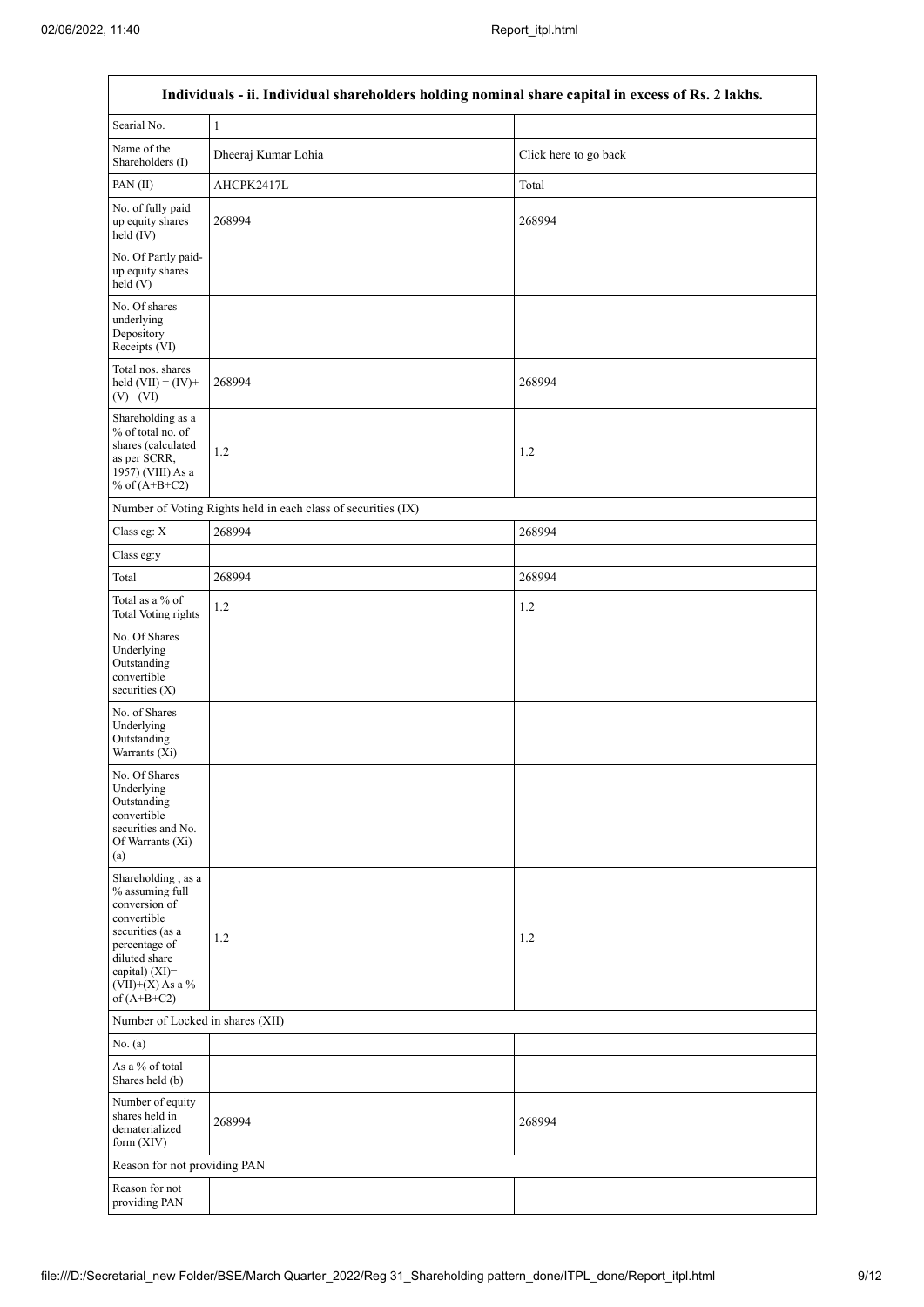| Any Other (specify)                                                                                                                                                                  |                                                               |                  |                         |                           |            |                       |  |  |  |
|--------------------------------------------------------------------------------------------------------------------------------------------------------------------------------------|---------------------------------------------------------------|------------------|-------------------------|---------------------------|------------|-----------------------|--|--|--|
| Searial No.                                                                                                                                                                          | $\mathbf{1}$                                                  | $\sqrt{2}$       | $\overline{3}$          | $\overline{4}$            | 5          |                       |  |  |  |
| Category                                                                                                                                                                             | <b>Bodies Corporate</b>                                       | Trusts           | <b>Clearing Members</b> | Non-Resident Indian (NRI) | <b>HUF</b> |                       |  |  |  |
| Category / More<br>than 1 percentage                                                                                                                                                 | Category                                                      | Category         | Category                | Category                  | Category   |                       |  |  |  |
| Name of the<br>Shareholders (I)                                                                                                                                                      |                                                               |                  |                         |                           |            | Click here to go back |  |  |  |
| PAN(II)                                                                                                                                                                              |                                                               |                  |                         |                           |            | Total                 |  |  |  |
| No. of the<br>Shareholders (I)                                                                                                                                                       | 63                                                            | $\mathbf{1}$     | 12                      | 69                        | 96         | 241                   |  |  |  |
| No. of fully paid<br>up equity shares<br>held (IV)                                                                                                                                   | 149900                                                        | 8                | 23156                   | 115993                    | 110667     | 399724                |  |  |  |
| No. Of Partly paid-<br>up equity shares<br>held(V)                                                                                                                                   |                                                               |                  |                         |                           |            |                       |  |  |  |
| No. Of shares<br>underlying<br>Depository<br>Receipts (VI)                                                                                                                           |                                                               |                  |                         |                           |            |                       |  |  |  |
| Total nos. shares<br>held $(VII) = (IV) +$<br>$(V)$ + $(VI)$                                                                                                                         | 149900                                                        | 8                | 23156                   | 115993                    | 110667     | 399724                |  |  |  |
| Shareholding as a<br>% of total no. of<br>shares (calculated<br>as per SCRR,<br>1957) (VIII) As a<br>% of $(A+B+C2)$                                                                 | 0.67                                                          | $\boldsymbol{0}$ | 0.1                     | 0.52                      | 0.49       | 1.78                  |  |  |  |
|                                                                                                                                                                                      | Number of Voting Rights held in each class of securities (IX) |                  |                         |                           |            |                       |  |  |  |
| Class eg: X                                                                                                                                                                          | 149900                                                        | 8                | 23156                   | 115993                    | 110667     | 399724                |  |  |  |
| Class eg:y                                                                                                                                                                           |                                                               |                  |                         |                           |            |                       |  |  |  |
| Total                                                                                                                                                                                | 149900                                                        | $\,$ 8 $\,$      | 23156                   | 115993                    | 110667     | 399724                |  |  |  |
| Total as a % of<br><b>Total Voting rights</b>                                                                                                                                        | 0.67                                                          | $\boldsymbol{0}$ | 0.1                     | 0.52                      | 0.49       | 1.78                  |  |  |  |
| No. Of Shares<br>Underlying<br>Outstanding<br>convertible<br>securities $(X)$                                                                                                        |                                                               |                  |                         |                           |            |                       |  |  |  |
| No. of Shares<br>Underlying<br>Outstanding<br>Warrants (Xi)                                                                                                                          |                                                               |                  |                         |                           |            |                       |  |  |  |
| No. Of Shares<br>Underlying<br>Outstanding<br>convertible<br>securities and No.<br>Of Warrants (Xi)<br>(a)                                                                           |                                                               |                  |                         |                           |            |                       |  |  |  |
| Shareholding, as a<br>% assuming full<br>conversion of<br>convertible<br>securities (as a<br>percentage of<br>diluted share<br>capital) (XI)=<br>$(VII)+(X)$ As a %<br>of $(A+B+C2)$ | 0.67                                                          | $\boldsymbol{0}$ | 0.1                     | 0.52                      | 0.49       | 1.78                  |  |  |  |
| Number of Locked in shares (XII)                                                                                                                                                     |                                                               |                  |                         |                           |            |                       |  |  |  |
| No. (a)                                                                                                                                                                              |                                                               |                  |                         |                           |            |                       |  |  |  |
| As a % of total<br>Shares held (b)                                                                                                                                                   |                                                               |                  |                         |                           |            |                       |  |  |  |
| Number of equity<br>shares held in<br>dematerialized<br>form (XIV)                                                                                                                   | 112000                                                        | 8                | 23156                   | 95113                     | 110567     | 340844                |  |  |  |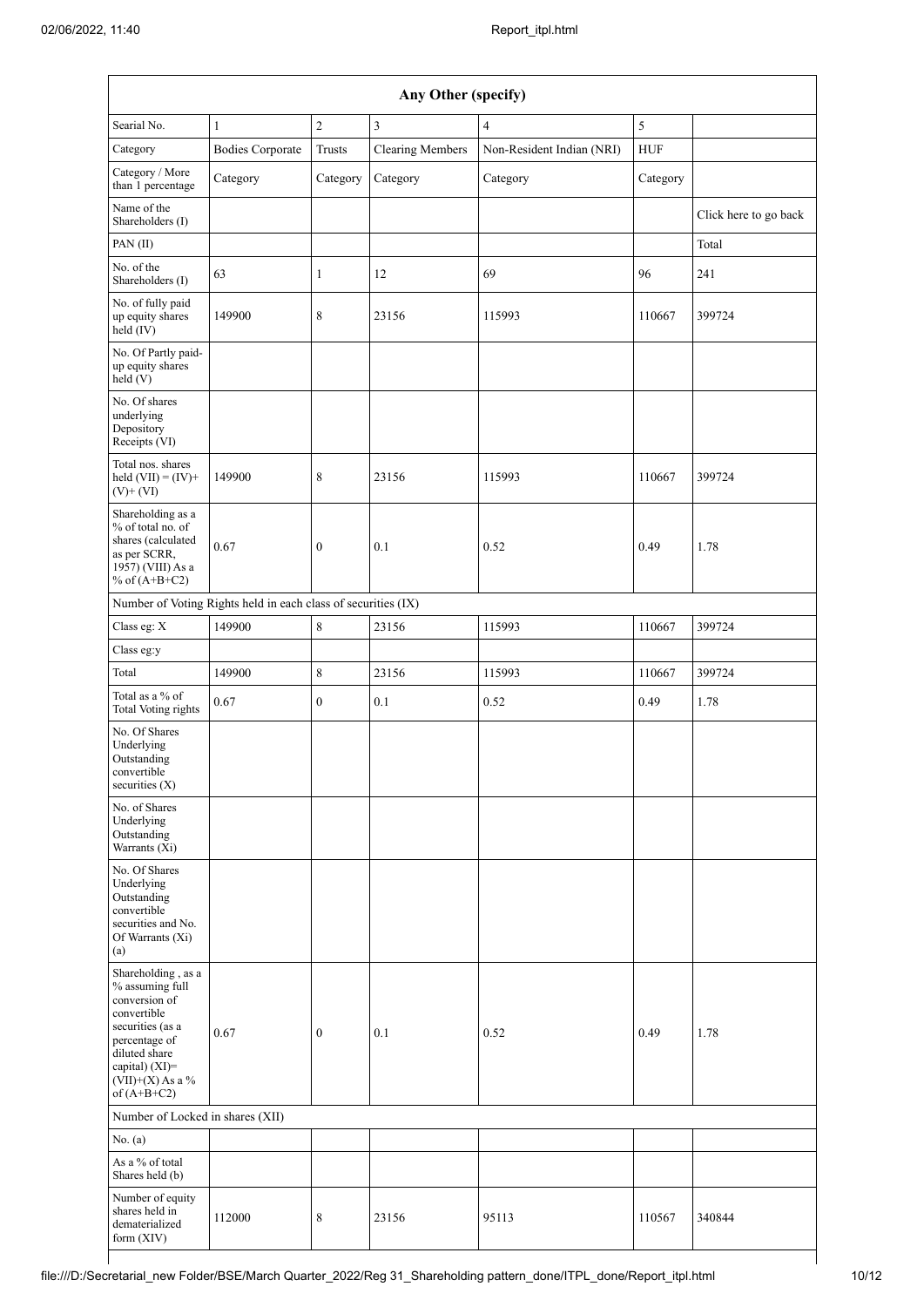| Reason for not providing PAN    |  |  |  |  |  |  |  |  |  |  |
|---------------------------------|--|--|--|--|--|--|--|--|--|--|
| Reason for not<br>providing PAN |  |  |  |  |  |  |  |  |  |  |